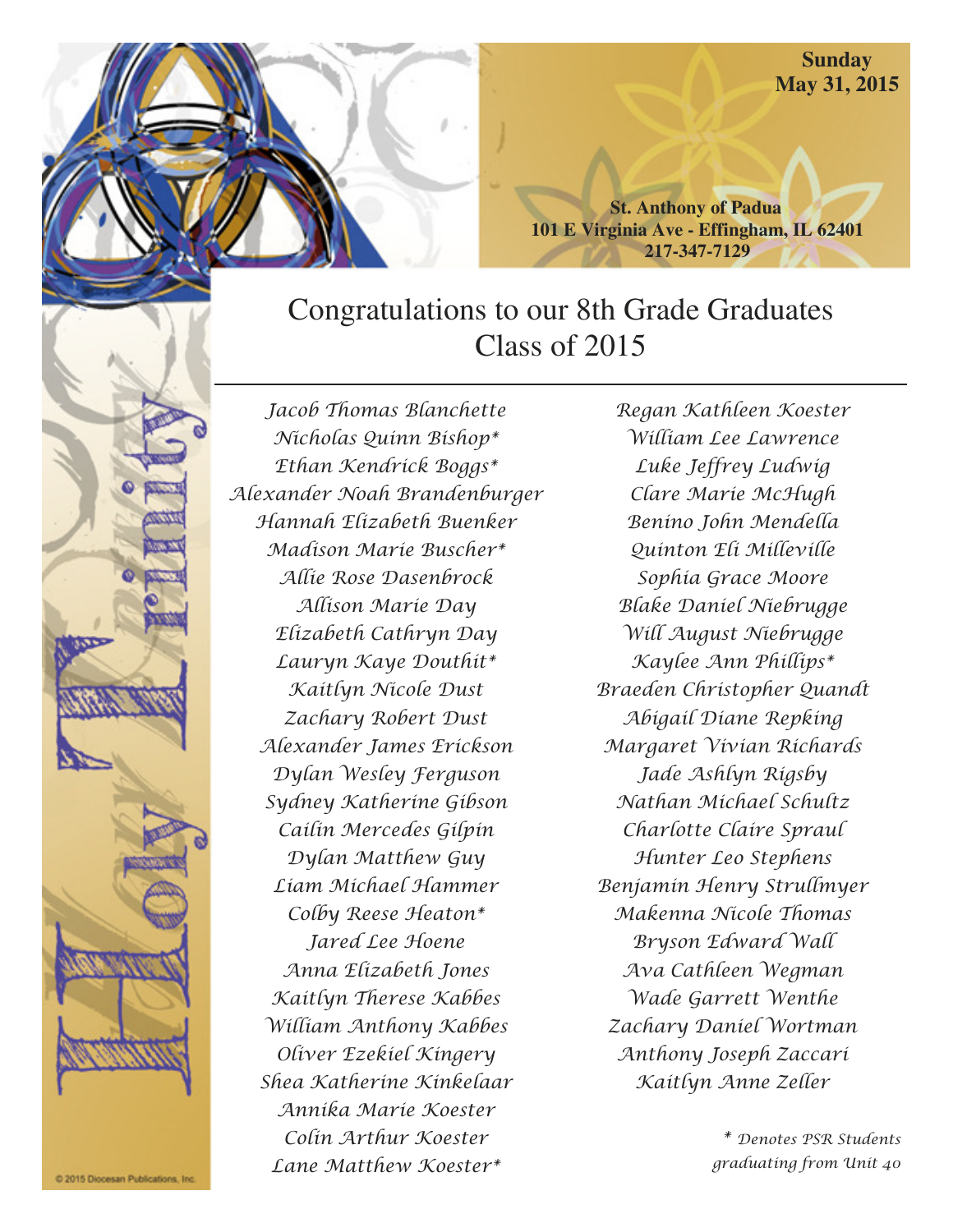#### **Padre's point of view . . .**

## **Rule #16…Love till it hurts and keep loving.**

Our model for this rule is Jesus Christ who gave everything before he died on the cross. Then when he was dead he kept giving of himself, blood and water poured forth from his side. The blood he gave is the Holy Eucharist and the water is the life giving waters of Baptism. These two Sacraments show his complete gift of love to us. We are asked by God to do the same. For example, at the end of a work day when you're home and the kids are demanding your attention and you've run out of patience we are asked by God to keep loving. We do this many times a day.

> Fr. Chris will be in the St. Anthony Church office on Tuesdays and Thursdays. He will be in the Sacred Heart Church office on Wednesdays and Fridays.

#### **Pre-Cana Workshops**

**Sacred Heart Parish** on Saturday, September 19 please register at www.dio.org. Any questions, please call Darlene at 347-7177

**St. Aloysius Parish** on Sunday, November 8 Call 925-



Dear Friends, As my time in Effingham comes to a close, I wanted to say thank you for your great welcome and great witness to our Catholic Faith. My time here was short, but it was very blessed. I will head home this coming week for some time with my family and then spend the remainder of my

summer on retreat (30 days of silence!). Thank you again, I'm not able to express how much I appreciate the opportunity to spend time at Sacred Heart, Saint Anthony's, and Saint Mary's and how blessed I feel to be pursuing priesthood for the Diocese of Springfield. Please keep me and all of our seminarians in your prayers and know that we are praying for you as well. God bless you, Rob Johnson

**Attention . . . In the event of a death, accident or other life emergencies, while offices are closed, please contact (217) 703-1042.** 

**Please pray** for Restoration of Religious Liberty, those who are ill, those in hospitals and nursing homes, those



recovering from surgery, and all those serving our country. Also, Steven A Bierman, Brenda

Braunecker, Jessica Clayton, Mary Conder, Doris Dasenbrock, Betty Esker, Anita Fuesting, Mary

Harris, Eric Hartke, Richard Hochdaffer, Jason Hooper, Jeaneane Jenne, Mark Jirak, Ted Keller, Mrs. Don McDevitt, Bill Mette, Larry Mulcrone, Floyd Pagel, Michael Poterucha, Ron Shoffstall, Dan Smith, Sr. Carolyn Sur, Nicole Szymonik, Charlie Vansaghi, Gruen VonBehrens, Bob Ludwig, Katie Kroeger.

**Bulletin Cover** 8th Grade Graduate names reprinted for corrections.



#### **Seminarian Cody Sandschafer: Next Year**

Over the past few years I have been discerning religious life. Throughout this year I have felt a particular call to discern the Jesuits, also known as the Society of Jesus. The Jesuits are an order founded by St. Ignatius of Loyola in the year 1534 and Pope Francis is himself a Jesuit. I am discerning the order through living and working with a Jesuit community on an Indian Reservation called Pine Ridge which is located in Southwest South Dakota. During this year I will be teaching math to  $6<sup>th</sup>$ , 7<sup>th</sup>, and 8<sup>th</sup> grade, driving a bus, and helping out with wrestling at the local Jesuit school. Hopefully after the next year I will know if God is calling me forward into novitiate with the Jesuits or back to the diocese of Springfield. I ask for your continual prayers and support as I discern over this next year

**St. Anthony High School**  Chapel Mass Thursday 7:00 a.m. (Except the 3rd Thursday of every month) (Subject to Change. Check with SAHS) **Sacred Heart Mass Times**  Monday - Friday 7:15 a.m. Saturday 4:00 p.m. Sunday 8:30a.m. & 10:30 a.m., 5:30 p.m. Spanish Mass Sunday 7:00 p.m. **St. Mary's Mass Times**<br> **Sunday 8:30 a.m.**<br> **Sunday 8:30 a.m.** Saturday 5:30 p.m.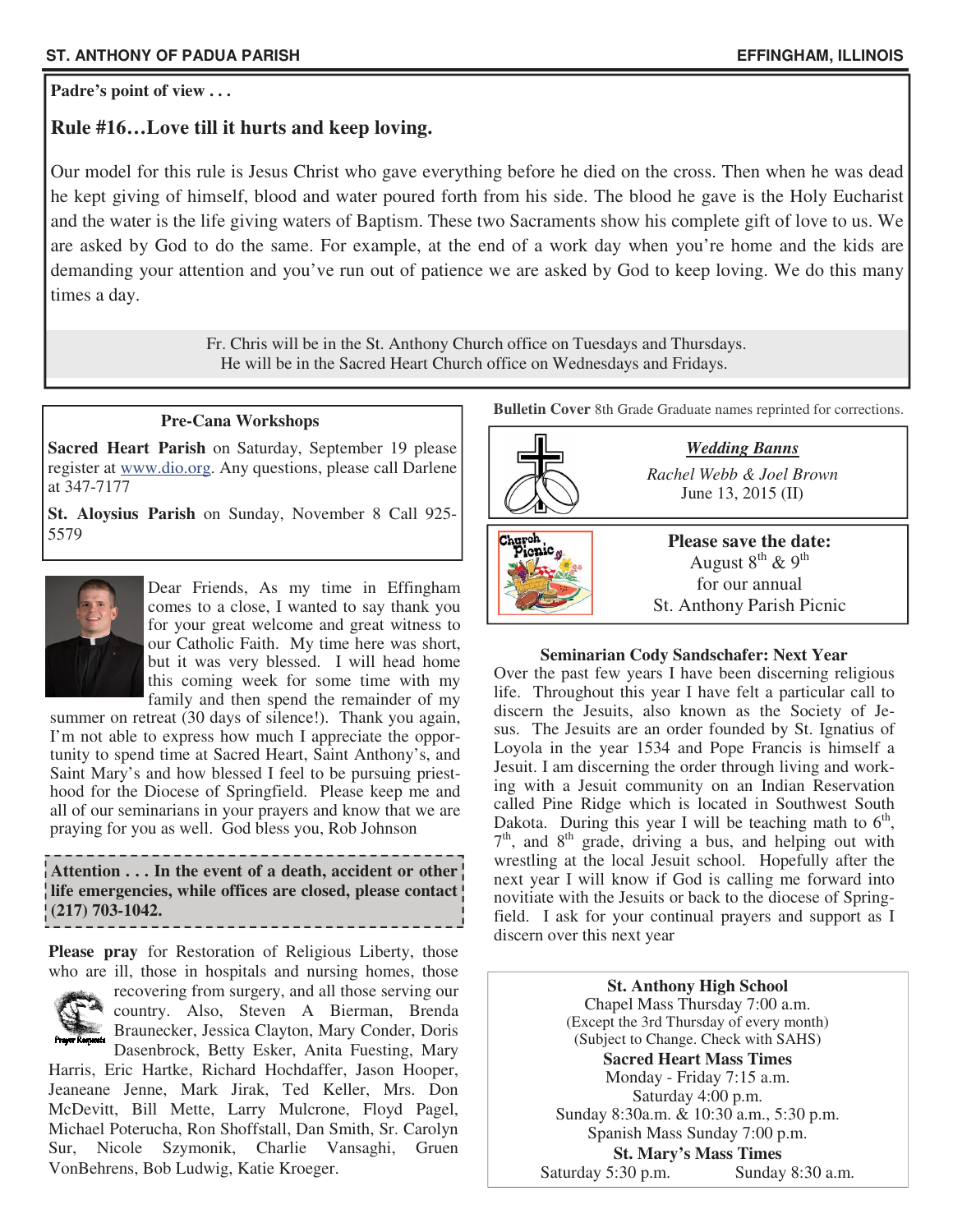#### **The Most Holy Trinity May 31, 2015 May 31, 2015**

#### **Mass Intentions**

No Masses - Priest Retreat

#### **Tuesday, June 2:**

**Monday, June 1:** 

No Masses - Priest Retreat

#### **Wednesday, June 3:**

No Masses - Priest Retreat

#### **Thursday, June 4:**

No Masses - Priest Retreat

#### **Friday, June 5:**

No Masses - Priest Retreat

#### **Saturday, June 6:**

| 6:30 a.m. Mass: 56th Wedding Anniversary of |
|---------------------------------------------|
| Don & Joan Koester                          |
| 4:30 p.m. Mass: Jane Sullivan Anniverary    |

#### **Sunday, June 7:**

**7:30 a.m. Mass:** Parishioners of St. Anthony **9:15 a.m. Mass:** Tony Osthoff **11:00 a.m. Mass:** Evelyn Thies Family

#### **Corpus Christi Walk, Sunday, June 7th**

Join the parishioners of Shumway, Sacred Heart, and St. Anthony as we journey through the streets of Effingham to celebrate the Feast of Corpus Christi. Following the 11:00am Mass at St. Anthony Sunday, June 7, the procession includes four stops before ending at Sacred Heart Parish for Benediction and a FREE lunch & fellowship. Free shuttle transportation will be provided. Pews at the 11:00am St. Anthony Mass will be reserved for First Communicants and their families. Mark your calendar now!

**Mass of Thanksgiving** - Rev. Martin Smith will celebrate a "Mass of Thanksgiving" on Wednesday, June 10, at 7:00pm, at Sacred Heart Church with a reception following at the Sacred Heart Parish Center. He was ordained a priest on Saturday, May 23, at the Cathedral in Springfield with several parishioners in attendance. Reverend Martin Smith, newly ordained, is appointed Parochial Vicar of the Cathedral of the Immaculate Conception, Springfield, and Chaplain of Sacred Heart-Griffin High School, Springfield, effective July 1, 2015. We are very fortunate to have him join us the week of June 8-12, assisting at the parishes and working with Totus Tuus. Fr. Smith served his internship in the Effingham area, and got to know many Sacred Heart, St. Anthony & St. Mary students and their families. Everyone is invited to the Mass on June 10, as we celebrate his recent ordination.

#### **Calendar of Events**

| Sun 5/31   | 10:06 am Radio Mass on AM 1090 or FM 100.5 |
|------------|--------------------------------------------|
|            | 10:00am - 11:00am Scrip Store Open         |
| Mon $6/1$  | 10:00am - 2:00pm Scrip Store Open          |
| Tues $6/2$ |                                            |
| Wed 6/3    | $9:00$ am - 2:00 pm Scrip Store Open       |
| Thurs 6/4  | Noon - Bible Study with Fr. Chris          |
| Fri $6/5$  | 10:00am - 2:00pm Scrip Store Open          |
| Sat $6/6$  | 8:00 am - 10:00 am Scrip Store Open        |

**SAVE THE DATE:** Feast of St. Anthony is Saturday, June 13th. Join us for 4:30 pm Mass in church followed by an ice cream social after Mass outside the West entrance of church.

**Baby Bottle Project** began on Mother's Day. Baby bottles will be available at each entrance in church. Toss your loose change into the baby bottle to help support the services provided by the Family Life Center.

## **ALL LIFE IS PRECIOUS**

## **BE a VOICE for the VOICELESS!**

A **NEW** parish pro-life group is forming. Please join us for our kick-off meeting.

Date: Tuesday, June 16 Time: 9:30 am Don't be Silent! Help protect life. 1 IIIIE. 9.50 all<br>From Womb to the Tomb LOCation: St. Anthony Parish Center

All are invited. If you're interested but unable to attend this meeting, please contact Valerie at 868-9406 or Jami at 690- 3622. Can't find a sitter? Bring your children with you.

\*Graphic from www.avoiceforhope.com

**Grief Support Meeting** will be held at 7:00 pm, Tuesday, June 9th and every other Tuesday Grief  $\begin{bmatrix} \text{C} \\ \text{Suppord} \\ \text{Group} \end{bmatrix}$  in the St Anthony Parish Center.



 **Protecting God's Children Workshop Sacred Heart Church, Effingham**  Wednesday, June 17, 2015 at 6:30 p.m. in the Parish Center. Call 347-7177 to register

**The Diocesan Child Abuse Reporting and Investigation Number is 217-321-1115**.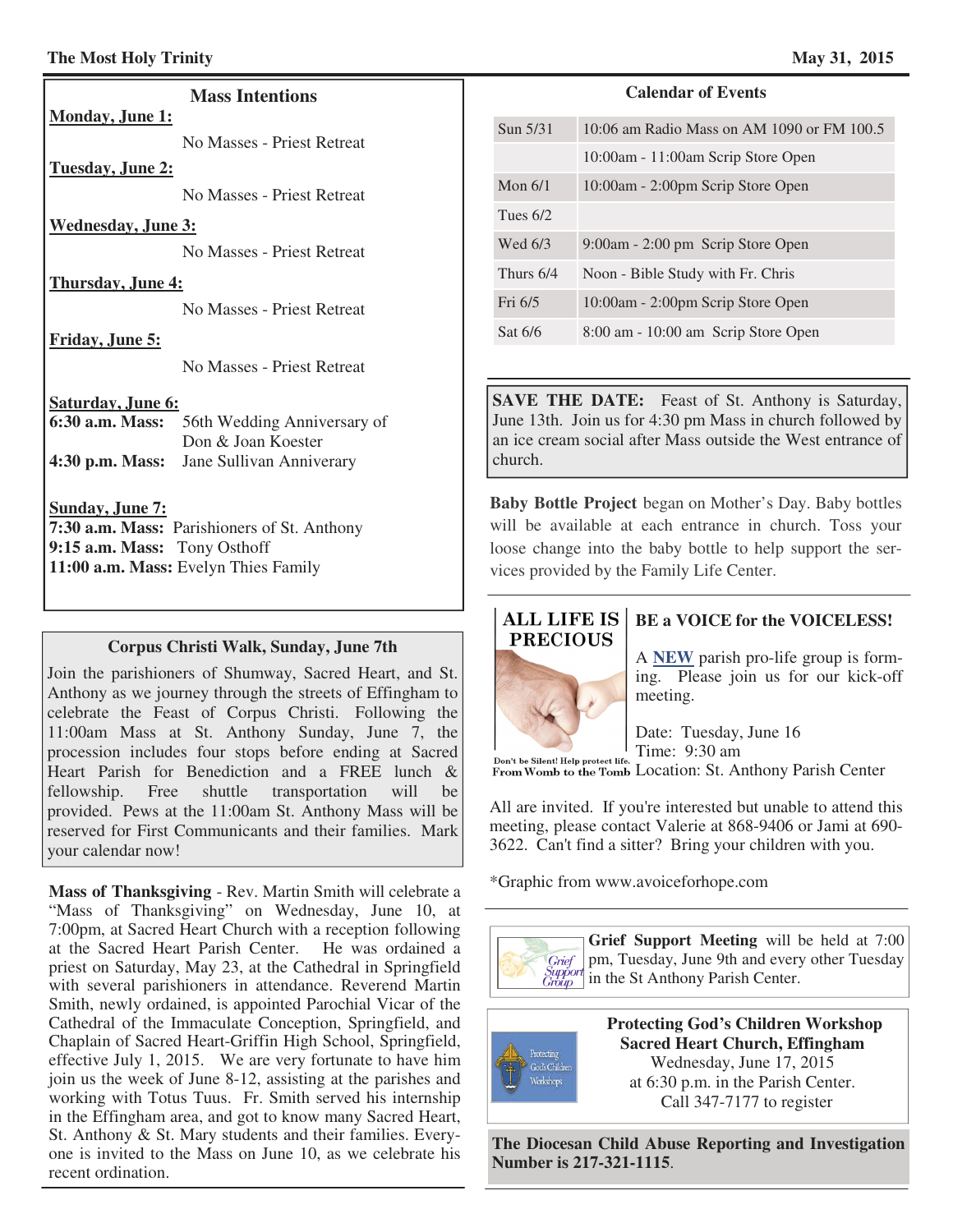## **The Financial Corner as of May 26, 2015**

|                             | May 23 & 24 | Month To<br><b>Date</b> | <b>May Goal</b> |
|-----------------------------|-------------|-------------------------|-----------------|
| <b>Offertory Envelopes</b>  | \$13,766    | \$80,581                |                 |
| Children's                  | \$6         | \$24                    |                 |
| Loose                       | \$545       | \$3,252                 |                 |
| Parish Improvement          | \$115       | \$1,440                 |                 |
| School Expense<br>Donations | \$315       | \$2,945                 |                 |
| <b>Total</b>                | \$14,747    | \$88,242                | \$122,678       |

| <b>Diocesan</b><br><b>Collections</b> | <b>May</b> | <b>Month</b><br>23 & 24 To Date |
|---------------------------------------|------------|---------------------------------|
| Sister Parish in Haiti                | \$120      | \$1,427                         |
| Catholic Times                        | \$0        | \$30                            |
| Catholic Charities                    | \$0        | \$100                           |
| Catholic Home Mission                 | \$0        | \$90                            |
| Cemetery                              | \$0        | \$20                            |
| Holy Land                             | \$0        | \$20                            |
| Seminarians                           | \$0        | \$25                            |
| Catholic Communication Campaign       | \$160      | \$523                           |
| Pentacost (Retired Dio Priests)       | \$3,082    | \$3,397                         |
| Peter's Pence                         | \$35       | \$35                            |

|                                                                                          | <b>Weekday Mass Servers</b>                                                                                                                                                                                                                                               |                                                                                                                                                                         | <b>Church Cleaning for June</b>                                            |
|------------------------------------------------------------------------------------------|---------------------------------------------------------------------------------------------------------------------------------------------------------------------------------------------------------------------------------------------------------------------------|-------------------------------------------------------------------------------------------------------------------------------------------------------------------------|----------------------------------------------------------------------------|
| Monday, June 1                                                                           | 6:30am No Masses - Priest Retreat                                                                                                                                                                                                                                         | Cleaning is done Saturday morning from 8:30-9:30.                                                                                                                       |                                                                            |
|                                                                                          | 8:30am No Masses - Priest Retreat                                                                                                                                                                                                                                         | If you are unable to clean, please call a replacement.                                                                                                                  |                                                                            |
| Tuesday, June 2<br><b>Wednesday, June 3</b><br>Thursday, June 4<br><b>Friday, June 5</b> | 6:30am No Masses - Priest Retreat<br>8:30am No Masses - Priest Retreat<br><b>6:30am</b> No Masses - Priest Retreat<br>8:30am No Masses - Priest Retreat<br>6:30 am No Masses - Priest Retreat<br>8:30 am No Masses - Priest Retreat<br>6:30 am No Masses - Priest Retreat | Ronald & Marlene Greuel Bruce & Cheryl Grunloh<br>Carol Griesbaum<br>Donald/Shannon Griffith<br>Joel & Rhonda Griffith<br>Greg & Diana Grinestaff<br>Brian & Dawn Grubb | Ed & Lori Grunloh<br>Jean Anne Grunloh<br>Richard Grunloh<br>Susan Grunloh |
|                                                                                          | 8:30 am No Masses - Priest Retreat                                                                                                                                                                                                                                        |                                                                                                                                                                         |                                                                            |

| Liturgical Ministers for June 6 & June 7  |                                                                                           |                                                                                                                            |                                                                                                                  |                                                                                                                                |
|-------------------------------------------|-------------------------------------------------------------------------------------------|----------------------------------------------------------------------------------------------------------------------------|------------------------------------------------------------------------------------------------------------------|--------------------------------------------------------------------------------------------------------------------------------|
| <b>Ministry</b>                           | Saturday - 4:30pm                                                                         | Sunday - 7:30am                                                                                                            | Sunday - 9:15am                                                                                                  | Sunday - 11:00am                                                                                                               |
| <b>Presider</b>                           | Fr. Michal Rosa                                                                           | Fr. Chris Brey                                                                                                             | Fr. Chris Brey                                                                                                   | Fr. Zachary Edgar                                                                                                              |
| <b>Lectors</b>                            | <b>Rita Devore</b><br>Marcie Burford                                                      | <b>Billie Zeller</b><br>Linda Hanner                                                                                       | Coleen Gephart<br>Julie Wortman                                                                                  | Larry Roewe<br>Connie Roewe                                                                                                    |
| <b>Eucharistic Ministers Jeanne Fauss</b> | David Emmerich<br>Eric Althoff<br>Denise Deters<br>Vic Fauss<br>Kevin Hoene<br>Sara Hoene | <b>Greg Dust</b><br><b>Alice Dust</b><br>Debbie Kabbes<br>Gregg Kabbes<br>Shae Westendorf<br>Carla Koerner<br>Lisa Koerner | Patti Jansen<br>Tom Jansen<br>Mark Kenter<br>Sr. Jane Hotze<br>Madonna Hakman<br>Ron Hakman<br><b>Brian Sehy</b> | Gary Hanner<br><b>Josh Hanner</b><br>Linda Hanner<br><b>Larry Masengale</b><br>Theresa Masengale<br>Patti Jansen<br>Tom Jansen |
| <b>Servers</b>                            | Donovan Hammer<br>Liam Hammer<br>Will Niebrugge                                           | <b>Chandler Martelli</b><br>Nick Martelli                                                                                  | Adam Brandenburger<br>Alex Brandenburger<br>Samantha Brandenburger                                               | Alayna Stephens<br>Alexis Stephens<br><b>Allison Kowalke</b>                                                                   |
| <b>Ushers</b>                             | Eric Althoff<br>Ken Bourgeois                                                             | <b>Bob Thies</b><br>Louis Thies                                                                                            | <b>Mark Reiss</b><br>Matt Unkraut                                                                                | Joe Ungrund<br><b>Brian Dust</b>                                                                                               |

## **Mission Statement - Philippians 3:14**

Pressing on to the Goal of service to the Lord by stretching our intellect, confirming our values, and living our faith.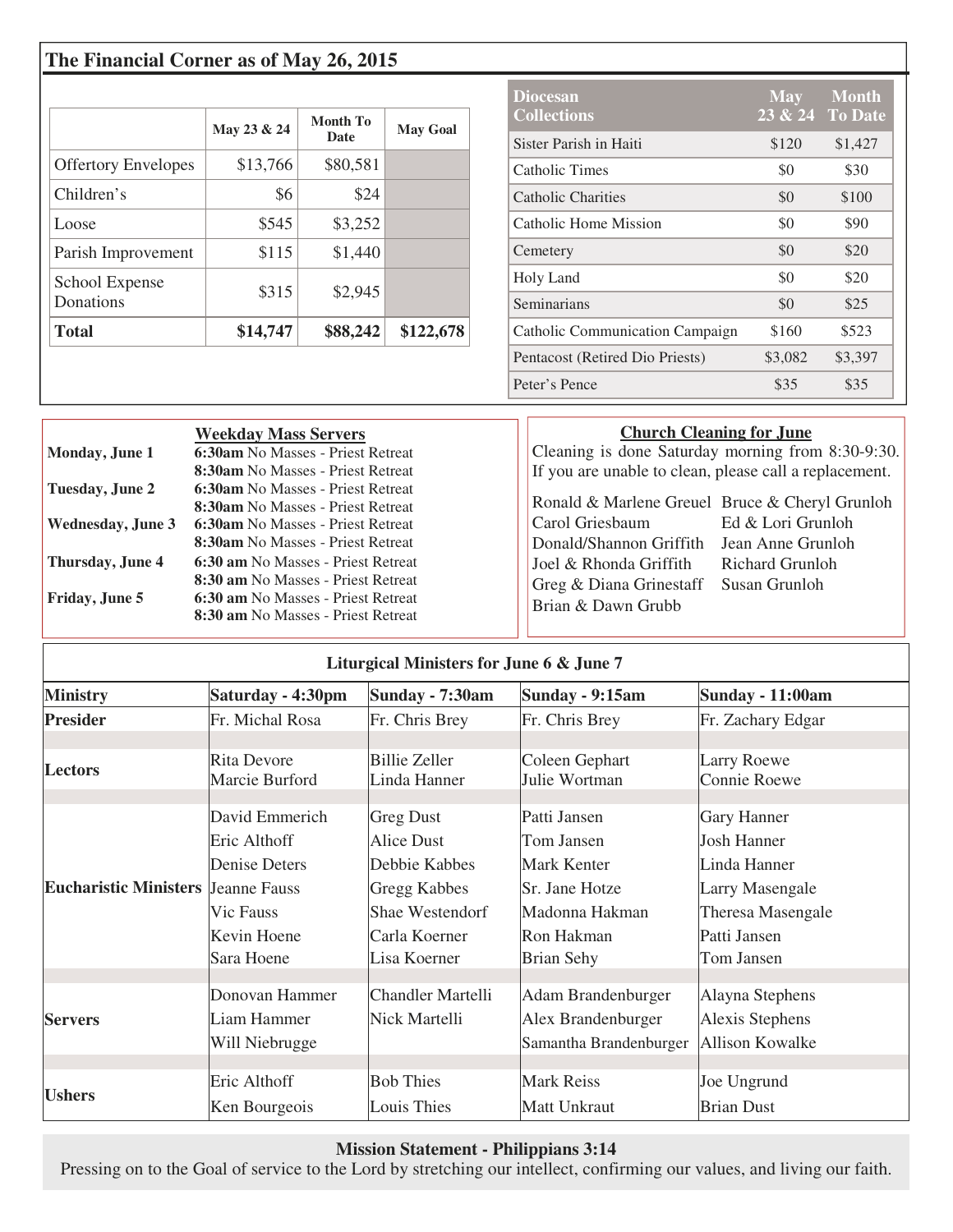**There is still room available** on the trip to see the Pope in Philadelphia September 25 – 28. If you are interested please call the Parish office at 217-347-7129.

**Picnic News**…We will have inflatables for the kids at the Picnic this year and we need a chairperson(s) for this fun stand! If you are interested in doing this, please call Christy Heuerman at 217-821-1796.



#### **TOTUS TUUS**

Totus Tuus is a summer catechetical youth program that combines Catholic religious instruction and having FUN!!! A team of college-age students and seminarians are coming to St. Anthony Grade School the week of June 7-12. TOTUS TUUS is Monday - Friday, June 8-12, 9:00 AM -

2:30 PM for school children going into grades 1-6. The day includes catechetical instruction on our theme – the Apostles Creed, and will involve daily Mass, Reconciliation, and other fun activities. For junior and senior high school youth, TOTUS TUUS is Sunday-Thursday, June 7-11, 7:00 PM - 9:00 PM with more in-depth discussions on our theme. All are invited to a potluck dinner on Wednesday at 6:00 PM. Registration is \$10 per student or \$20 per family. Registration forms are available in the foyer of the Church. To register or if you have questions, please contact Craig Brummer at cbrummer@stanthony.com.



## **Lady Bulldog Basketball Camp**

PURPOSE:The Purpose of the Lady Bulldog Basketball Camp is to teach and develop basketball skills. We want to introduce the great game of basketball to these girls so they can

find enjoyment and success as they continue to play the game in the future. The daily program will consist of teaching fundamental skills, playing games, and individual skill competition. LOCATION:Enlow Center at St. Anthony High School June  $8^{th}$  -  $11^{th}$ , 2015 is for Grades  $1 - 4$  $(10:00 - 12:00 \text{ P.M.})$  and Grades  $5 - 8 (1:00 - 4:00 \text{ P.M.})$ . On June  $12^{th}$ , 2015 Grades  $1 - 8$  (1:00-4:00 P.M.). REGIS-TRATION can be done through the application in the paper or email me at bwiedman@stanthony.com. Cost is \$40. Please make checks payable to Bart Wiedman. The completed application can be mailed along with the deposit or full tuition to: Bart Wiedman 105 Santa Fe St. Effingham, IL 62401 or St. Anthony High School (342-6969). REGIS-TRATION DEADLINE IS June 5, 2015

**St. Anthony Grade School** is currently searching for a 6th Grade Volunteer Boys Basketball Coach. If you are interested or have any questions, please contact Kevin Palmer at 343-6875 or kpalmer@stanthony.com.

**The CCW ladies** are looking for people to embroider blocks. For more information please call Rita Niccum at 342-6810.



**Support our teen mission trip by eating @ Culvers!** Twenty of our high school teens from the Effingham Area Catholic Youth Group will be joining a group of teens

from Springfield & Quincy to do mission work in a very poor area of Springfield. Will you help us help others? We are having a fundraiser @ Culvers restaurant on Tuesday, June 2 from 5-8 pm. We receive 10% of the proceeds. A great way to help others by treating yourself! All tips accepted. Thank you for joining us!

**Vacation Bible School:** Please mark your calendars as this year's VBS program is scheduled for July 7-9, from 8:00am until noon each day. It will be held at Sacred Heart School. Children age 4 to those entering 5th grade are invited to participate. We have fun, learn songs, make crafts, and most importantly, learn about Jesus! Registration forms are available in the back of church and sent home with grade school and PSR students. We are still needing volunteers to help in the classrooms during VBS. High school and college students and adults are invited to volunteer. This program takes many hands, so please contact Dr. Clasby at 347-7177 if you're interested in learning more about being a volunteer.



**Save The Date**… Join us on Saturday, July 25, for our World Youth Day 4 person Golf Scramble at the Cardinal Golf Course, Effingham. If interested in playing, sponsoring a hole, contributing a

prize, or making a financial contribution, please contact Tricia Schlanser 217-343-8878 or 618-487-5704 or e-mail triciaschlanser@yahoo.com. The proceeds will support our World Youth Day 2016 pilgrims and their trip to Poland.

**Children's Liturgy -** May 10th was our last Sunday for children's liturgy. We will start back up in September, after Labor day. I would like to thank the many families that participated in the program this year. We enjoyed bringing the Liturgy of the Word to your children in language they could understand. I would like to thank the teachers who helped with his program: Pat Brumleve, Becca Niebrugge, and Christy Dietzen. Also, we had many Jr. High students who helped out each Sunday. Without these teachers and helpers, this program would not be possible. If you are interested in helping or participating in this program, please give me a call at 342- 2249. Thank you, Teri Calhoon, Children's Liturgy Coordinator